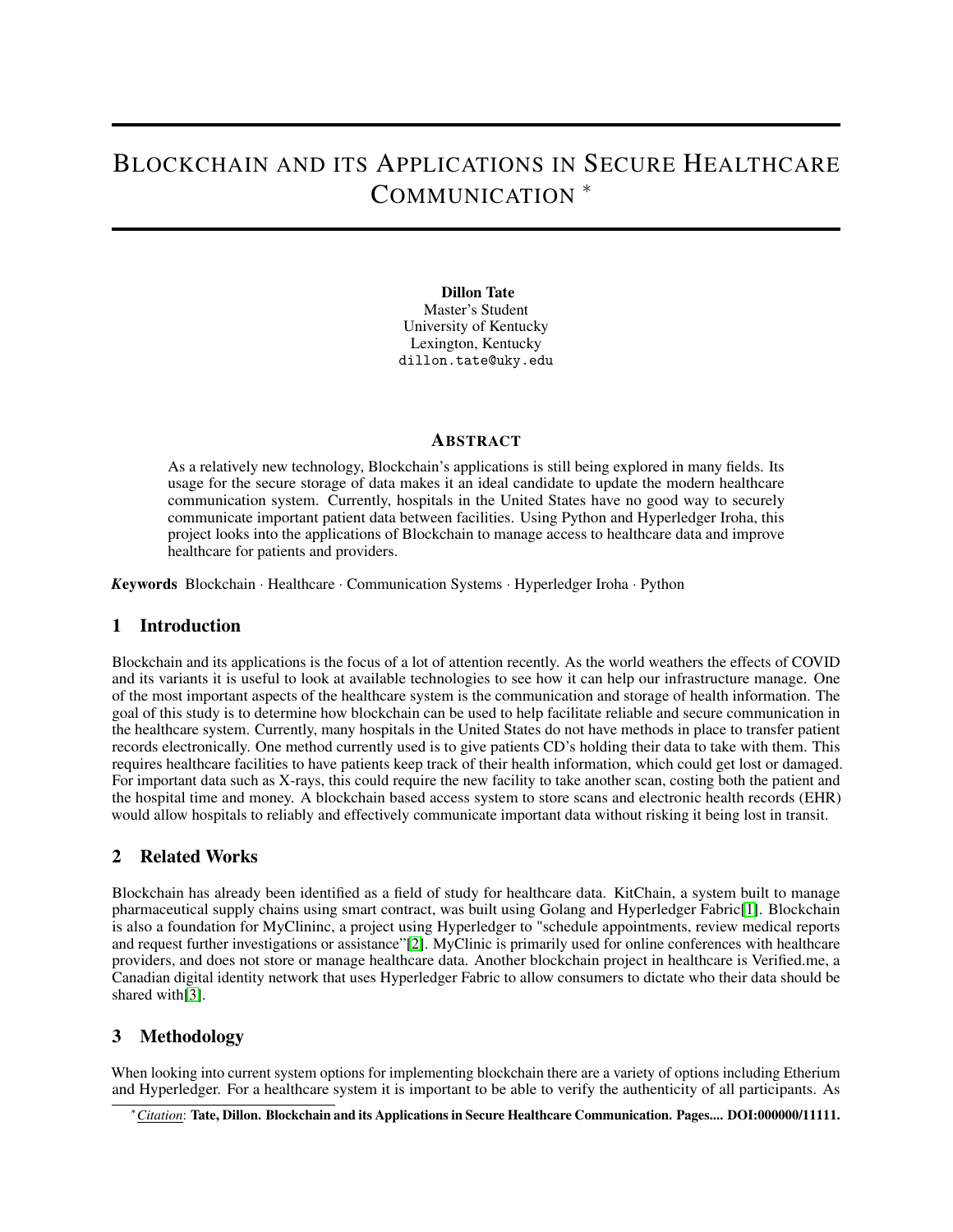a permissioned blockchain system, Hyperledger lends itself best to the task of creating this private ledger. Two choices studied from the available Hyperledger implementations were Hyperledger Fabric and Hyperledger Iroha. While Hyperledger Fabric does have some related implementations, it is a more complex structure. For this project, Hyperledger Iroha was chosen for its use of C++ language and simplified commands for smart contracts and permissiononly use. Hyperledger claims it as the only ledger that has a robust permission system that can be set for all commands, queries, and joining the network. Additionally, Hyperledger Iroha has a supported python library which makes it convenient to test and implement.

#### 3.1 Data Structure

This project utilizes a private ledger that is split into different roles. These three roles have different accesses and are split into patients, healthcare workers, and administrators. Administrators have access to the whole system, and should include limited trusted individuals. Healthcare workers include physicians, nurses, and other healthcare staff who may need access to patient data. This role can only be added by administrators to ensure only verified healthcare workers are added to the blockchain. This role will most likely be used by the hospital staff who enter the data rather than each doctor individually. Patients are individuals who are entered into the system by healthcare workers or administrators and may have health information attached to their account. Patients can only access their own data or give access to their data to other accounts. All of these roles are under the hospital domain. When implemented across multiple healthcare offices, each healthcare facility may have a unique domain created by an administrator. Each role is only given access to the minimal commands and data they need.

Since the goal of this project is to keep the storage and transferring of healthcare data secure, it is important to investigate the best way to identify patient records. Some patients may have the same name, which could cause confusion or errors if each account was based solely on patient names. To protect against this, patient accounts should be identified by a unique username rather than their actual name. This unique identification of patients prevents anyone from looking up the account of a patient by knowing name. It also protects patient identities if a malicious user were to gain access to the blockchain.

Due to the nature of blockchain, the actual health records will not be stored on the ledger. Each health record will be stored in a separate database, and referenced in the blockchain using a unique ID. This ID can be found on the blockchain by users with the correct permissions and can be used to query the actual health records which may be an EHR, an X-ray, an MRI, or any other type of health record. Without this ID, a user cannot access the desired health record from the database.

# 4 Results

After the private ledger was setup, the domain, assets, and roles were successfully created with the appropriate permissions utilizing a test admin role and appropriate commands. Each user is given a public and private key upon account creation which they use to sign their queries and commands. The blockchain was first tested using the built-in command line interface of Hyperledger Iroha. After this demonstration, the python interface was created to connect and interact with the blockchain. Modules were created to create new roles, users, domains, and modify account information. Each of these modules has been tested and implemented in the python program.

# 5 Conclusion

In conclusion, blockchain presents a promising solution to the current communication issues plaguing healthcare facilities. Utilizing this type of system, patients will not have to keep track of their own health data. Instead, EHR and other health information can be quickly and securely transmitted over large distances. This eliminates the risks of having patients carry their own health records or from having to retake scans and tests at each healthcare facility. It also allows healthcare facilities to access patient information in an emergency and for the easy transfer of EHR when a patient goes to a new location.

#### 5.1 Next Steps

This research demonstrates the feasibility of blockchain for healthcare data access management. Using this work as a foundation, it can be developed into a working system for patients and healthcare providers to utilize. To accomplish this, a graphical user interface (GUI) must be created to allow simple and guided transactions to occur rather than using built-in commands as is currently done for faster testing. Additionally, a database for patient data should be simulated to allow for testing the upload and download of information using created keys for each unique document.